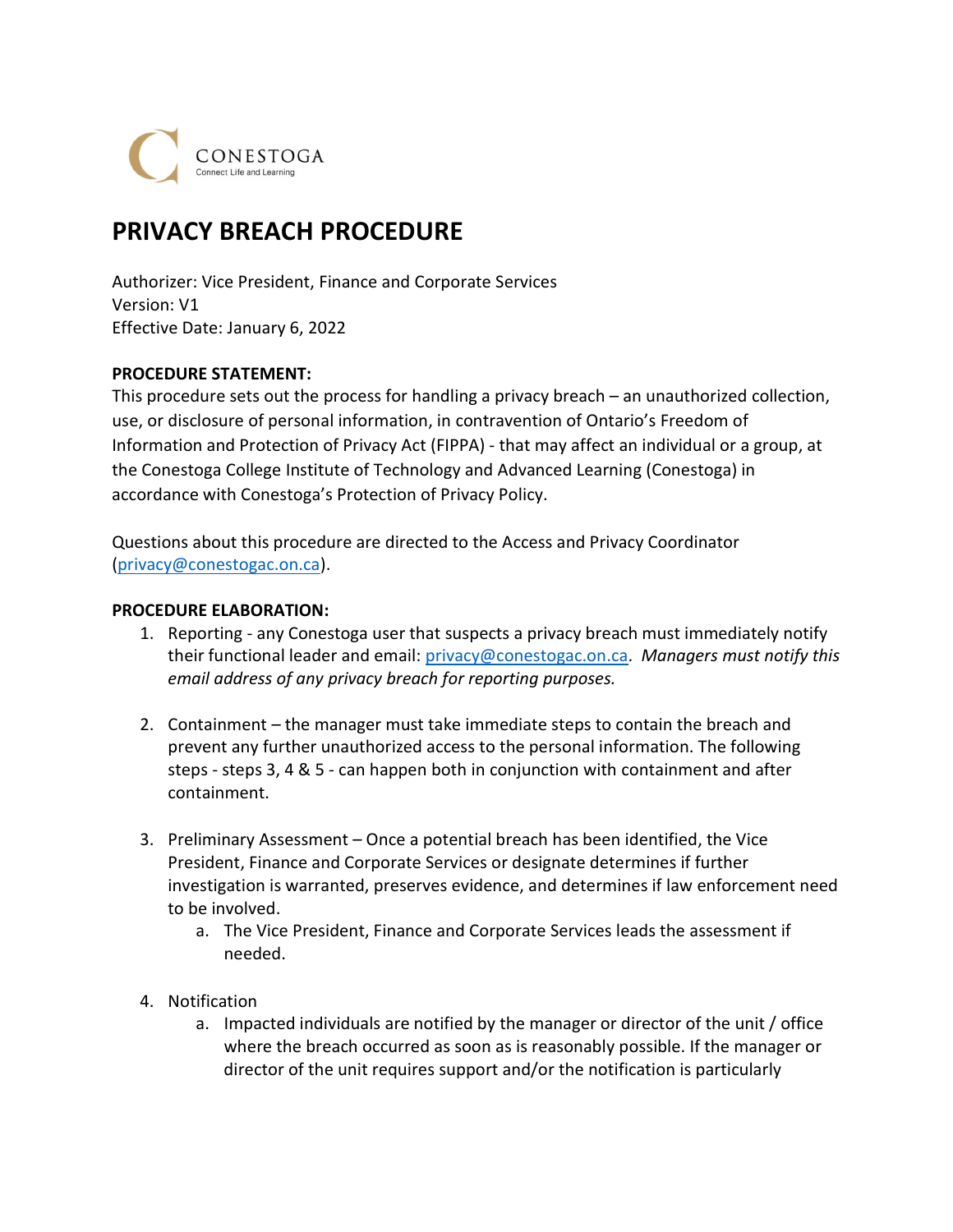complicated, they must reach out to the Vice President, Finance and Corporate Services.

- b. The Information and Privacy Commissioner of Ontario must be notified by the Vice President, Finance and Corporate Services when there is particularly sensitive information involved in the privacy breach and/or when there is a large number of individuals impacted.
- 5. Risk Mitigation
	- a. Based on the severity and scope of the breach, the Vice President, Finance and Corporate Services will decide whether further investigation is required. If it is, the VP will:
		- Lead further investigation of the privacy breach if warranted. i.
		- Identify prevention strategies to ensure a similar privacy breach does not ii. reoccur.
		- Monitor outcome of prevention strategies. iii.

# SCOPE:

 This procedure is applicable to all Conestoga users of information and technology systems including but not limited to Conestoga employees (full time, part time, definite term, casual, etc.), contractors and consultants, and volunteers and anyone working at or on behalf of Conestoga, including third parties, who have access to personal information in the custody and/or control of Conestoga and suspect a privacy breach.

## DEFINITIONS:

# Conestoga Users

 Individuals who access and/or use Conestoga's data while performing their duties on behalf of the College. Users include, but are not limited to, Conestoga employees (full time, part time, definite term, casual, etc.), contractors, consultants, and volunteers.

# FIPPA

Freedom of Information and Protection of Privacy Act (FIPPA)

## Personal information -

 Personal information means recorded information about an identifiable individual as defined in FIPPA. Information related to a person acting in their business capacity is not personal information. This includes business addresses, work titles, business phone numbers, and Conestoga issued email addresses.

## Privacy Breach

 Unauthorized collection, use, or disclosure of personal information, in contravention of the FIPPA that may affect an individual or a group.

### REFERENCES:

Freedom of Information and Protection of Privacy Act (FIPPA)